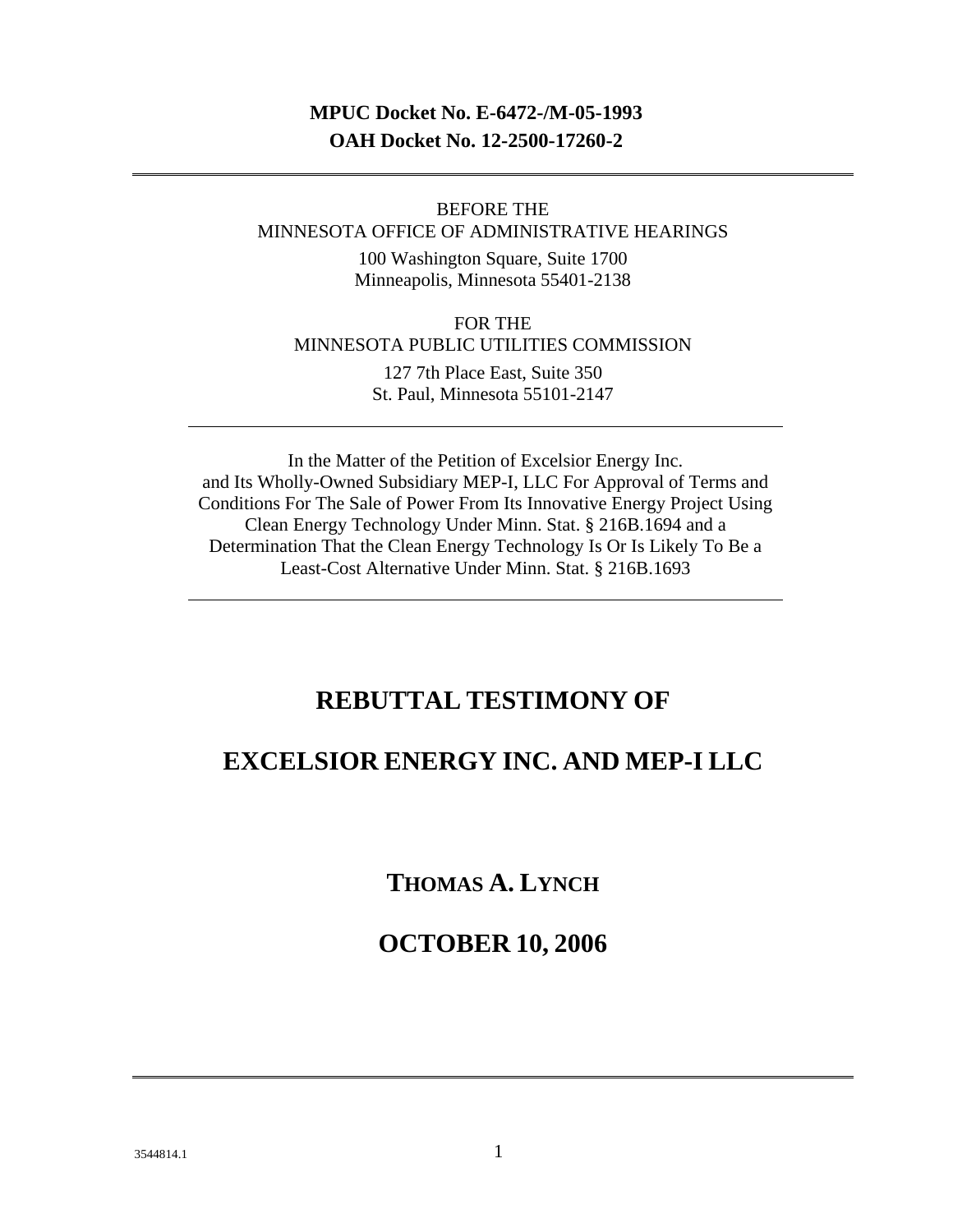| $\mathbf{1}$     |              | <b>EXCELSIOR ENERGY, INC.</b>                                                             |
|------------------|--------------|-------------------------------------------------------------------------------------------|
| $\overline{2}$   |              | BEFORE THE MINNESOTA PUBLIC UTILITIES COMMISSION                                          |
| 3                |              | PREPARED REBUTTAL TESTIMONY OF                                                            |
| $\overline{4}$   |              | <b>THOMAS A. LYNCH</b>                                                                    |
| 5                | Q            | Please state your name, current employment position and business address.                 |
| 6                | $\mathbf{A}$ | My name is Thomas A. Lynch. I am a Project Development Manager for                        |
| 7                |              | ConocoPhillips Company, the third largest integrated energy company in the United         |
| 8                |              | States. My business address is 444 W. Sanford Ave, West Terre Haute, IN 47885.            |
| $\boldsymbol{9}$ | Q            | Have you previously provided testimony in this proceeding?                                |
| 10               | $\mathbf{A}$ | Yes. I submitted Direct Testimony on June 19. 2006 on behalf of Excelsior                 |
| 11               |              | Energy.                                                                                   |
| 12               | Q            | What is the purpose of your Rebuttal Testimony in this proceeding?                        |
| 13               | $\mathbf{A}$ | The purpose of my rebuttal testimony is to respond to the Direct Testimony and            |
| 14               |              | Schedules of Minnesota Power ("MP") witness Dwight D. Anderson. In particular, I          |
| 15               |              | will responds to the following issues raised by this witness:                             |
| 16               |              | (1) Whether it is appropriate to refer to the Louisiana Gasification Technology,          |
| 17               |              | Inc. ("LGTI") facility as a pilot test project and whether the proposed Mesaba Project is |
| 18               |              | properly characterized as a first, second or third generation commercial facility;        |
| 19               |              | (2) Whether operating ConocoPhillips E-Gas <sup>TM</sup> technology using sub-            |
| 20               |              | bituminous fuel is properly characterized as the application of an existing technology to |
| 21               |              | a new fuel; and                                                                           |
| 22               |              | The proper characterization of "scale-up" from the Wabash Facility to the<br>(3)          |
| 23               |              | proposed Mesaba Project.                                                                  |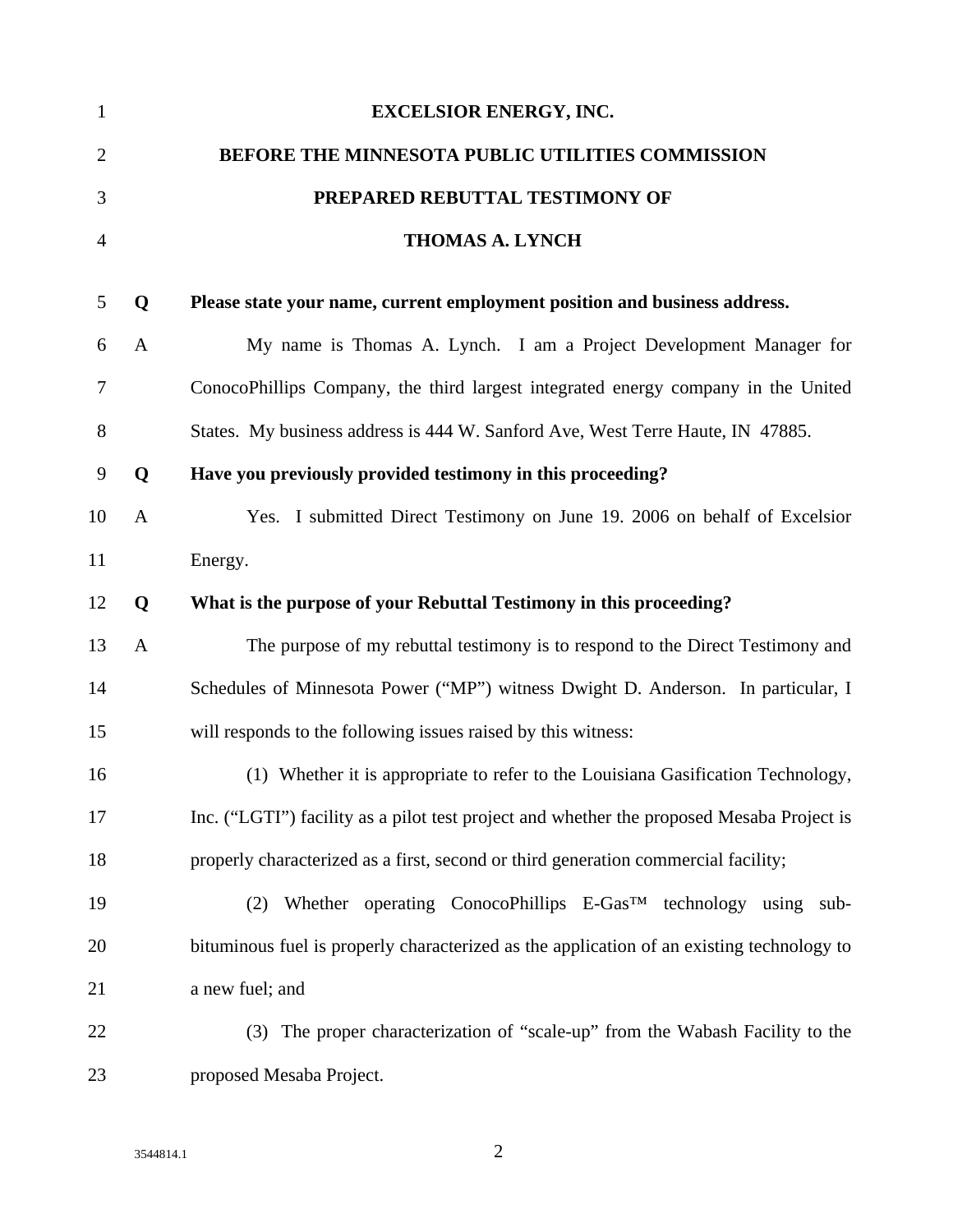#### 1 **Q Are you familiar with the LGTI Facility?**

2 A Yes. LGTI was a commercial scale gasification facility developed and operated 3 by Dow Chemical Company from 1987-1995. I was employed by Dow at the time the 4 LGTI facility was operating and I personally worked on that project. The LGTI plant 5 was designed to operate on 2400 tons per day of sub-bituminous coal to produce syngas 6 and steam.

#### 7 **Q Would you characterize the LGTI facility as a pilot test project?**

8 A No. The LGTI facility was a first generation commercial scale project that 9 operated very successfully from 1987-1995. The facility processed approximately 3.7 10 million tons of sub-bituminous coal during that period. There was another Dow project 11 before the LGTI project referred to as the "Proto" project, which could appropriately be 12 characterized as a pilot test project.

# 13 **Q Does the Wabash River Facility also utilize the E-Gas™ technology used in the**  14 **LGTI facility?**

15 A Yes.

# 16 **Q Would you characterize the proposed Mesaba Facility as a first, second or third**  17 **generation commercial facility?**

18 A In light of the fact that LGTI operated successfully for eight years and the 19 Wabash River facility started operating in 1995 and is today operating very 20 successfully, I would say that LGTI and Wabash River, respectively, are arguably first 21 and second generation commercial applications of the E-Gas<sup>TM</sup> technology, and that the 22 proposed Mesaba Facility will be a third generation application of the E-Gas<sup>TM</sup> 23 technology for power generation.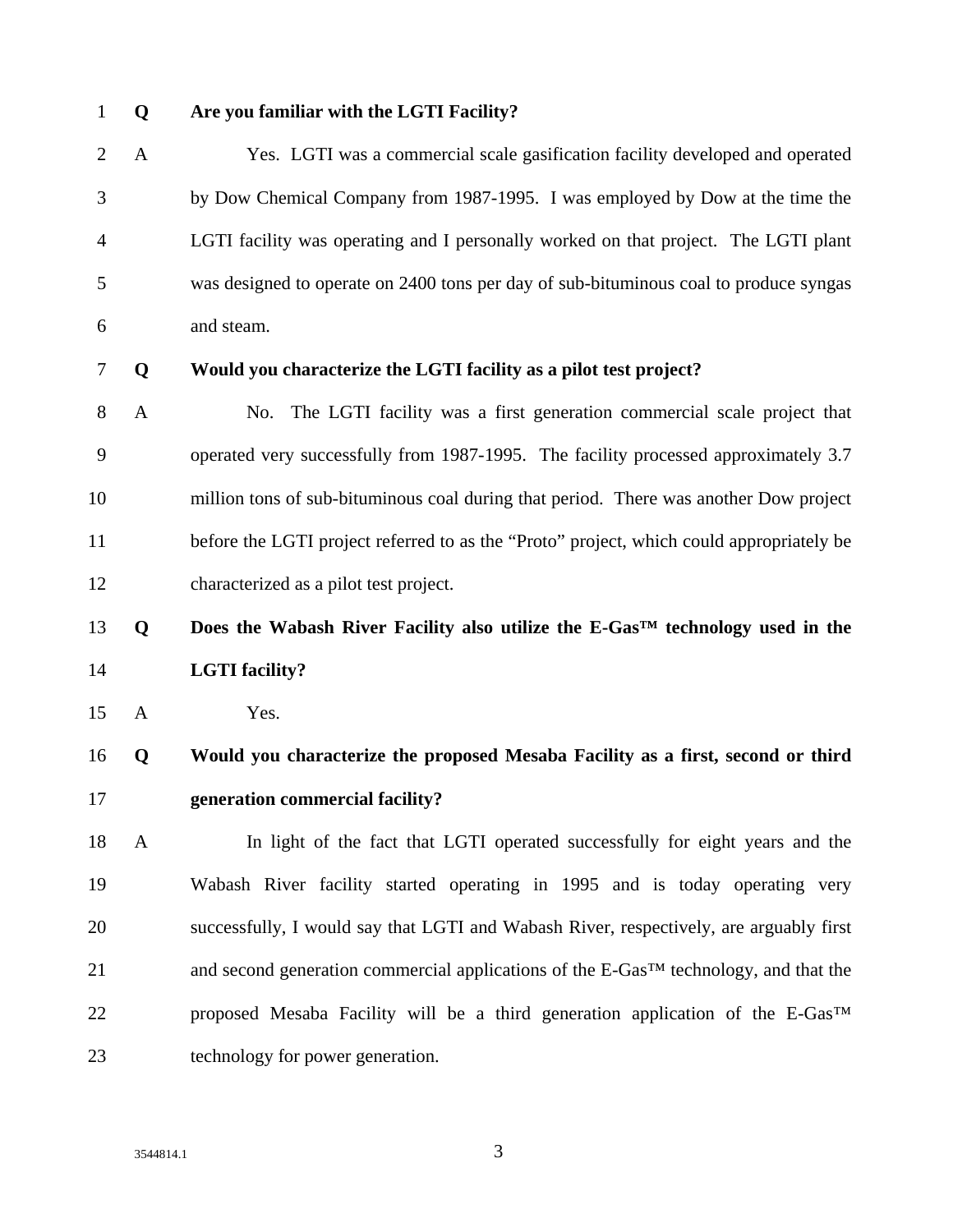1 **Q Is the Mesaba Project proposing to apply E-Gas™ technology using a new fuel?**  2 A No. As discussed above, the LGTI facility utilized E-Gas<sup>TM</sup> technology 3 operating on sub-bituminous coal, and the Mesaba Project is being designed to operate 4 on sub-bituminous coal. In fact, more sub-bituminous coal has been gasified using  $5$  E-Gas<sup>TM</sup> technology (3.7 million tons) than bituminous (1.7 million ton) and petroleum 6 coke (1.8 million tons) combined. In short, the E-Gas<sup>TM</sup> technology has demonstrated 7 extensively its ability to process each of sub-bituminous, bituminous and petroleum 8 coke feedstocks in commercial-scale applications, which is the reason the Mesaba 9 Project is being designed to be fuel flexible. 10 **Q What are the proper units to measure syngas production from a gasification train**  11 **using the E-Gas™ technology?**  12 A Total MMBtus/hr of syngas produced. 13 **Q What are the proper units to measure the amount of fuel processed at a facility**  14 **using the E-Gas™ technology?**  15 A Total tons per day of coal or other solid fuel processed. 16 **Q What is the scope of any "scale up" between the Wabash River Facility and the**  17 **Mesaba Project?**  18 A It is important to distinguish between the gasification trains and the fuel 19 handling and slurry systems. Wabash River operates as a single train facility (i.e. one 20 gasifier and related systems feeding syngas to one combustion turbine unit). The 21 Mesaba Project is being designed to operate with two gasification trains feeding syngas 22 to two combustions turbine units. Therefore for everything other than the fuel handling

24 Wabash River and one gasification train of the proposed Mesaba Project. Wabash

23 and slurry systems the appropriate comparison is between one gasification train at